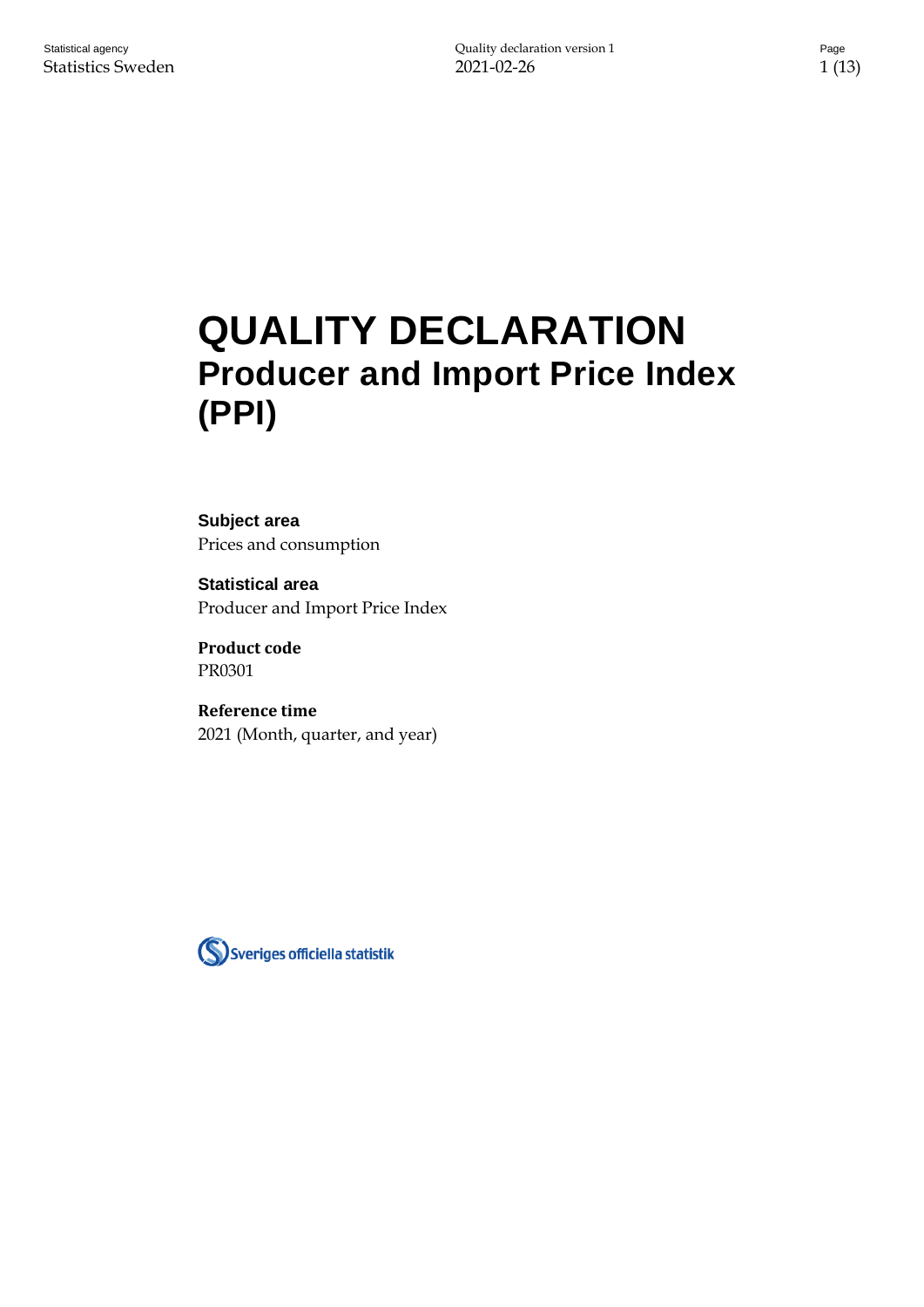#### **Statistics Sweden**

| 1                       |       |  |  |  |  |  |
|-------------------------|-------|--|--|--|--|--|
|                         | 1.1   |  |  |  |  |  |
|                         | 1.1.1 |  |  |  |  |  |
|                         | 1.1.2 |  |  |  |  |  |
|                         | 1.2   |  |  |  |  |  |
|                         | 1.2.1 |  |  |  |  |  |
|                         | 1.2.2 |  |  |  |  |  |
|                         | 1.2.3 |  |  |  |  |  |
|                         | 1.2.4 |  |  |  |  |  |
|                         | 1.2.5 |  |  |  |  |  |
|                         | 2     |  |  |  |  |  |
|                         | 2.1   |  |  |  |  |  |
|                         | 2.2   |  |  |  |  |  |
|                         | 2.2.1 |  |  |  |  |  |
|                         | 2.2.2 |  |  |  |  |  |
|                         | 2.2.3 |  |  |  |  |  |
|                         | 2.2.4 |  |  |  |  |  |
|                         | 2.2.5 |  |  |  |  |  |
|                         | 2.2.6 |  |  |  |  |  |
|                         | 2.3   |  |  |  |  |  |
| 3                       |       |  |  |  |  |  |
|                         | 3.1   |  |  |  |  |  |
|                         | 3.2   |  |  |  |  |  |
|                         | 3.3   |  |  |  |  |  |
| $\overline{\mathbf{4}}$ |       |  |  |  |  |  |
|                         | 4.1   |  |  |  |  |  |
|                         | 4.2   |  |  |  |  |  |
|                         | 4.3   |  |  |  |  |  |
|                         | 4.4   |  |  |  |  |  |
|                         |       |  |  |  |  |  |
| 5                       | 5.1   |  |  |  |  |  |
|                         |       |  |  |  |  |  |
|                         | 5.2   |  |  |  |  |  |
|                         | 5.3   |  |  |  |  |  |
|                         | 5.4   |  |  |  |  |  |
| A                       |       |  |  |  |  |  |
|                         | B     |  |  |  |  |  |
| C                       |       |  |  |  |  |  |
| D                       |       |  |  |  |  |  |
| E                       |       |  |  |  |  |  |
| F                       |       |  |  |  |  |  |
| G                       |       |  |  |  |  |  |
|                         |       |  |  |  |  |  |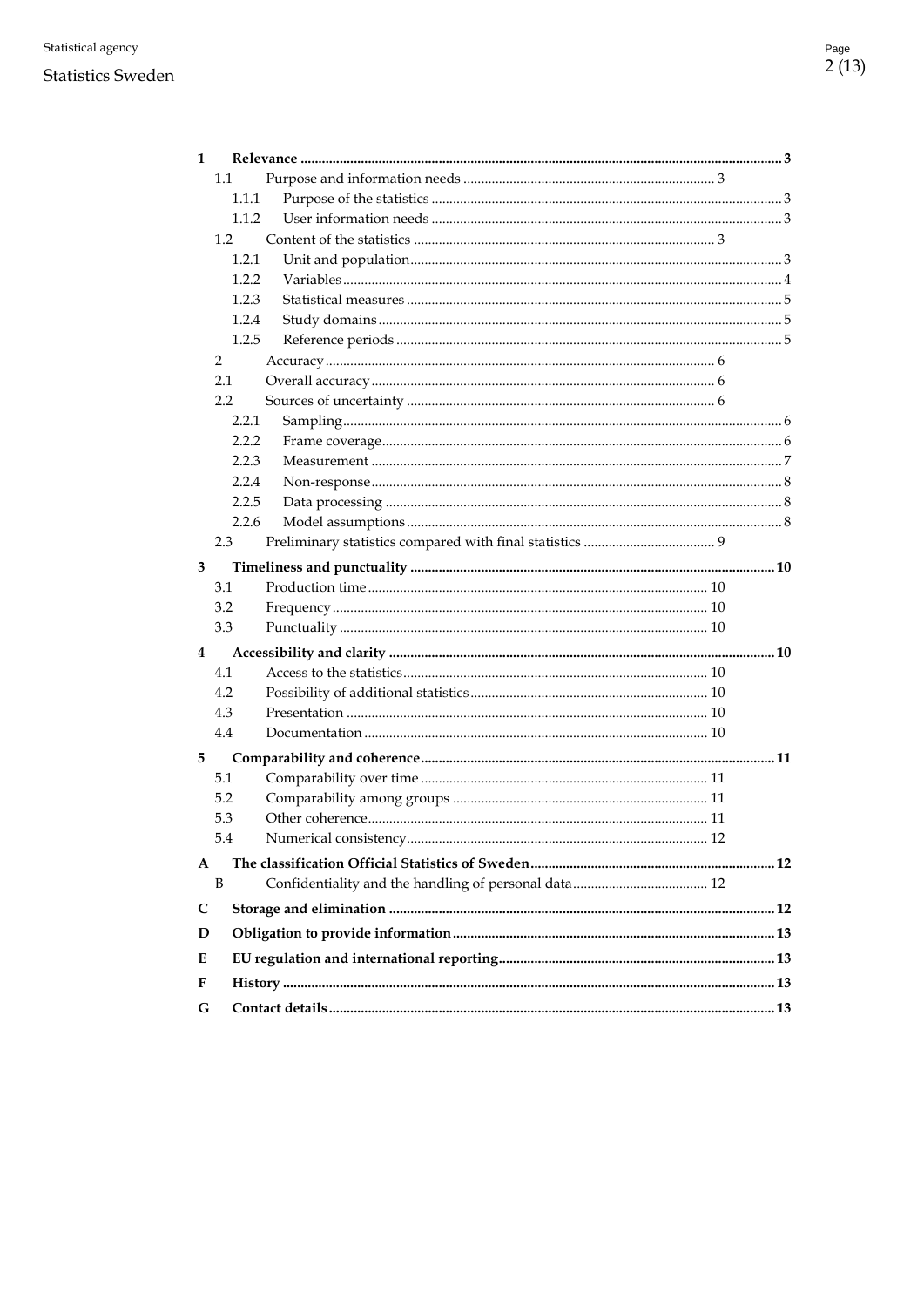# **Quality of the statistics**

## <span id="page-2-0"></span>**1 Relevance**

### <span id="page-2-1"></span>**1.1 Purpose and information needs**

#### <span id="page-2-2"></span>**1.1.1 Purpose of the statistics**

The reported statistics provide the average price development in the producer and import stages, in total and for different products that are either sold by Swedish producers (the first distribution stage) or bought from foreign suppliers (the first stage of purchase).

#### <span id="page-2-3"></span>**1.1.2 User information needs**

The statistics are primarily used by

- a) Statistics Sweden for the conversion of nominal amounts to amounts in fixed prices in the National Accounts and other economic statistics, such as foreign trade in goods e.g.
- b) The Riksbank (Swedish central bank), National Institute of Economic Research and others for economic analysis, including as a basis for economic policy decisions.
- c) Enterprises, municipalities and county councils for price regulation in long-term agreements.

### <span id="page-2-4"></span>**1.2 Content of the statistics**

The statistical target characteristics are indices with a given base year equal to 100. From these indices, users can calculate new indices or ratios between any periods.

#### <span id="page-2-5"></span>**1.2.1 Unit and population**

The population of interest consists of all transactions in the total population carried out by Swedish producers, as well as the total import/entry<sup>1</sup> regarding the Swedish market.

The target population is limited to all the transactions referring to sales at the production level and purchases at the import level, of products related to product groups in sections under SPIN 2015<sup>2</sup>, see Table 1. SPIN 2015 refers to a classification of products based on activities under the Swedish Standard of Industry Classification, SNI 2007, and uses the same names for products as SNI 2007 for the corresponding activities.

Imports/arrivals by household is in included in the population of interest, but is excluded from the target population. The same applies to imports/arrivals of products for further export, that is, products that are not consumed or processed in Sweden. These are excluded from imports/arrivals and from exports/dispatches.

<sup>1</sup>Imports refer to products brought in from countries outside of the EU. Arrivals refer to products brought in from other EU countries

<sup>2</sup>Swedish Standard of Industry Classification 2007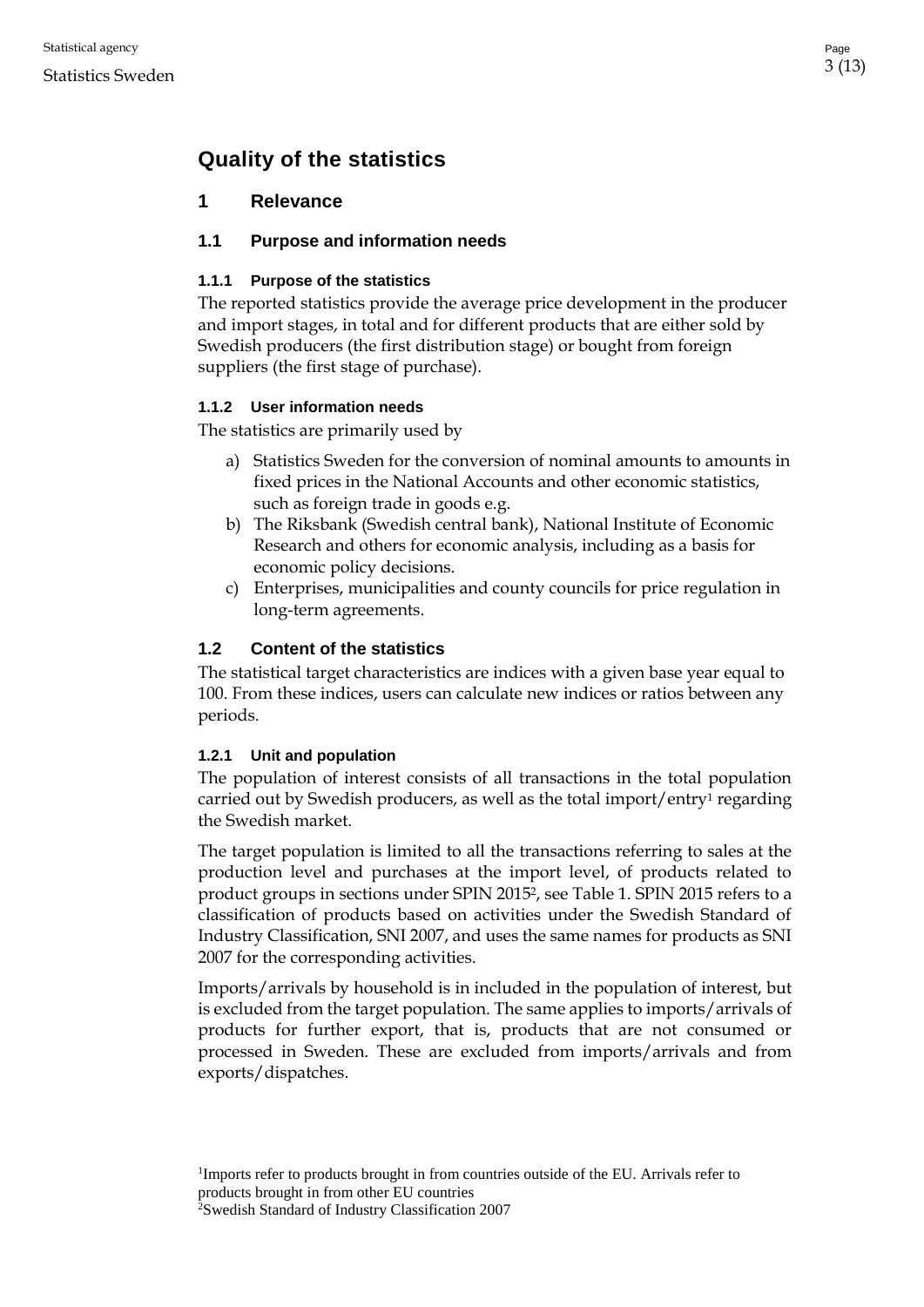#### Statistics Sweden

| <b>Section</b> | Description                                                            |  |  |
|----------------|------------------------------------------------------------------------|--|--|
| $\mathbf{A}$   | Agriculture, forestry and fishing                                      |  |  |
| B              | Mining and quarrying                                                   |  |  |
| C              | Manufacturing                                                          |  |  |
| D              | Electricity, gas, steam and air conditioning supply                    |  |  |
| E              | Water supply, sewerage, waste management and remediation<br>activities |  |  |
| G              | Wholesale and retail trade                                             |  |  |
| H              | Transport and storage services                                         |  |  |
| T              | Hotel and restaurant services                                          |  |  |
| J              | Information and communication services                                 |  |  |
| $\bf K$        | Financial and insurance services                                       |  |  |
| $\mathbf{I}$ . | Property services                                                      |  |  |
| M              | Legal, accounting, scientific and engineering services                 |  |  |
| N              | Rental and leasing, real estate and travel services                    |  |  |
| R              | Services related to culture, entertainment and recreation              |  |  |
| S              | Other services                                                         |  |  |

**Table 1.** Overview of sections \* of product codes, defined in SPIN2015.

*\*Each section includes main groups, each of which consist of subgroups, consisting of detail groups. The lowest aggregation level of product codes within each section is seven digit groups.*

*The observation units* are individual transactions for the corresponding product offer, divided into the three groups according to the type of market, i.e. export, import and the Swedish market. A product offer is the combination of company and product that is to be priced.

*The target units* correspond to the observation objects.

Data sources are mainly companies and authorities (hereinafter referred to as companies).

#### <span id="page-3-0"></span>**1.2.2 Variables**

*The observation variable* is the transaction price, that is, the price of the transaction that the buyer actually pays for the product offer sampled. The price should represent the average price for the month to which the price measurement refers, and it must be reported in the trading currency (even if conversion to Swedish kronor is accepted). This makes it possible to use a uniform exchange rate (the Swedish Customs 'courses for sections A-E, Securities Statistics' courses for sections G-S, see Table 1). With regard to Swedish-made products, the *ex works* price is primarily referred to for sales on the Swedish market, and *free on board* (f.o.b.) for export sales. With regard to import prices, *cost, insurance, freight* (c.i.f.) are referred to primarily. VAT, customs fees and other taxes are not included.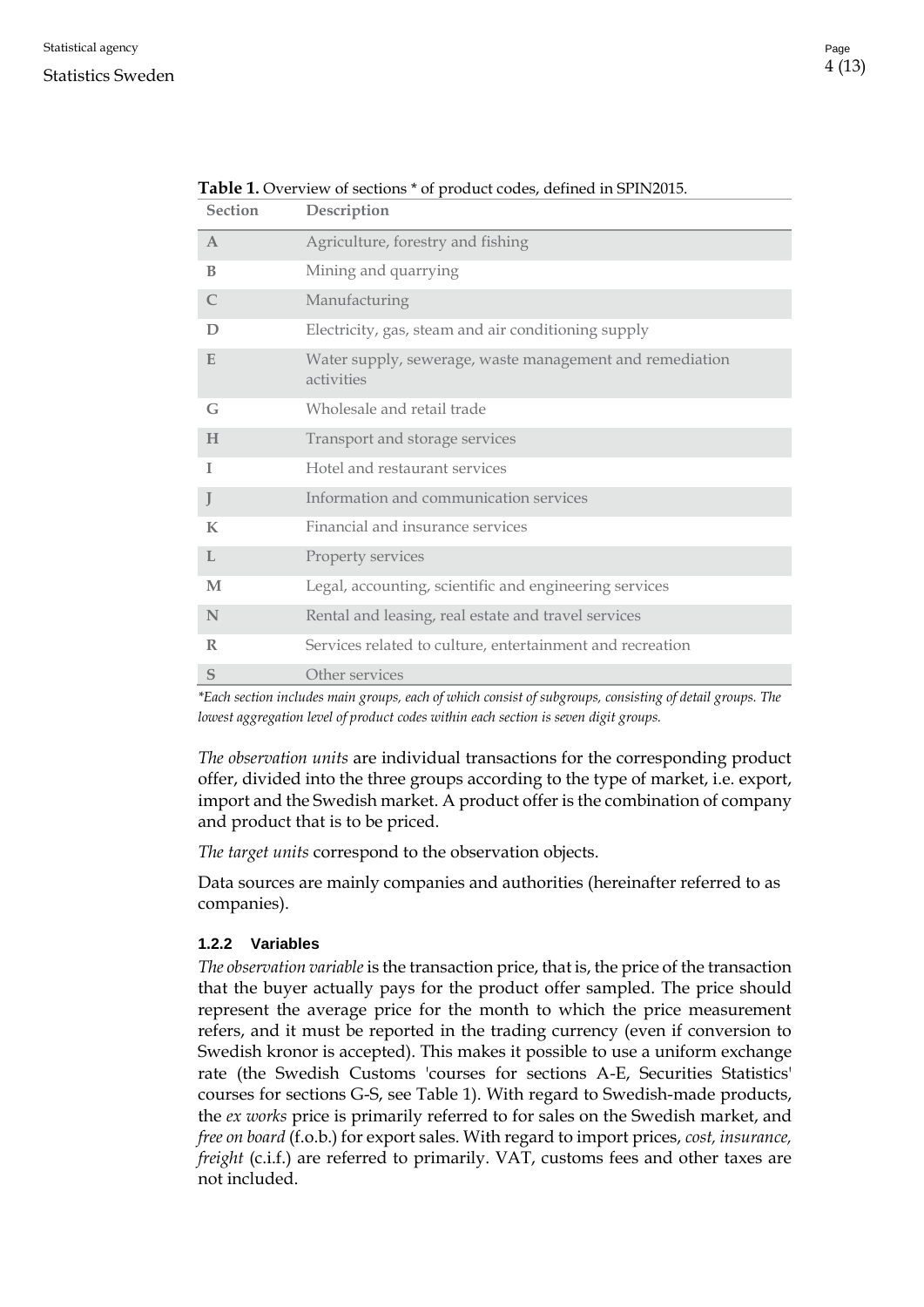The target variable is the price in Swedish kronor, and it is derived from the observation variable through the conversion using a uniform exchange rate, given that the conversion is needed.

The variables of interest are the same as the target variables.

#### <span id="page-4-0"></span>**1.2.3 Statistical measures**

The PPI is defined as a chain index with yearly links of the Laspeyres type. The index is published using the base year 2020 = 100. The index figures mainly reflect the development of an average price for the period of interest. Annual average indices are unweighted arithmetic averages of the period indices calculated within the year of interest. For the complete description of the index construction, see section 2.7.2 in Statistics Sweden's presentation, [www.scb.se/PR0301.](file:///C:/Users/scbgsod/AppData/Local/Microsoft/Windows/INetCache/Content.Outlook/7NLP7JLD/www.scb.se/PR0301)

It is important to point out that PPI should not reflect price changes due to changes in quality of products but only pure price changes that are reflected in the pricing of comparable products.

#### <span id="page-4-1"></span>**1.2.4 Study domains**

The PPI is calculated for five different series:

- The Domestic Market Price Index, which is a producer price index for the Swedish market and therefore shows the price development on Swedish-made products sold in Sweden;
- The Export Price Index, which is a producer price index for the export market, and therefore shows the price development on Swedish-made products that are sold outside of Sweden;
- The Import Price Index, which shows the price development on products brought into Sweden;
- The Producer Price Index, which shows the total price development on Swedish-made products, and which is obtained through a weighted total of the Domestic Market Price Index and the Export Price Index;
- The Price Index for Domestic Supply, that shows the total price development on products sold in Sweden, and which is obtained through a weighted total of the Domestic Market Price Index and the Import Price Index.

PPIs are reported for each one of the series, distributed by product group according to SPIN 2015 (see table 1). The five series are published monthly for sections A-E, and quarterly for sections G-S. The level of detail in the reporting differs between various product areas, depending on their economic significance, the number of enterprises submitting data, and the degree of concentration, which is relevant for confidentiality assessment. The most detailed reporting is found in the Statistical Database, where index figures for some product areas are even reported at the five-digit level (detail groups).

#### <span id="page-4-2"></span>**1.2.5 Reference periods**

PPIs are calculated monthly for sections A-E, and quarterly for sections G-S (se Table 1).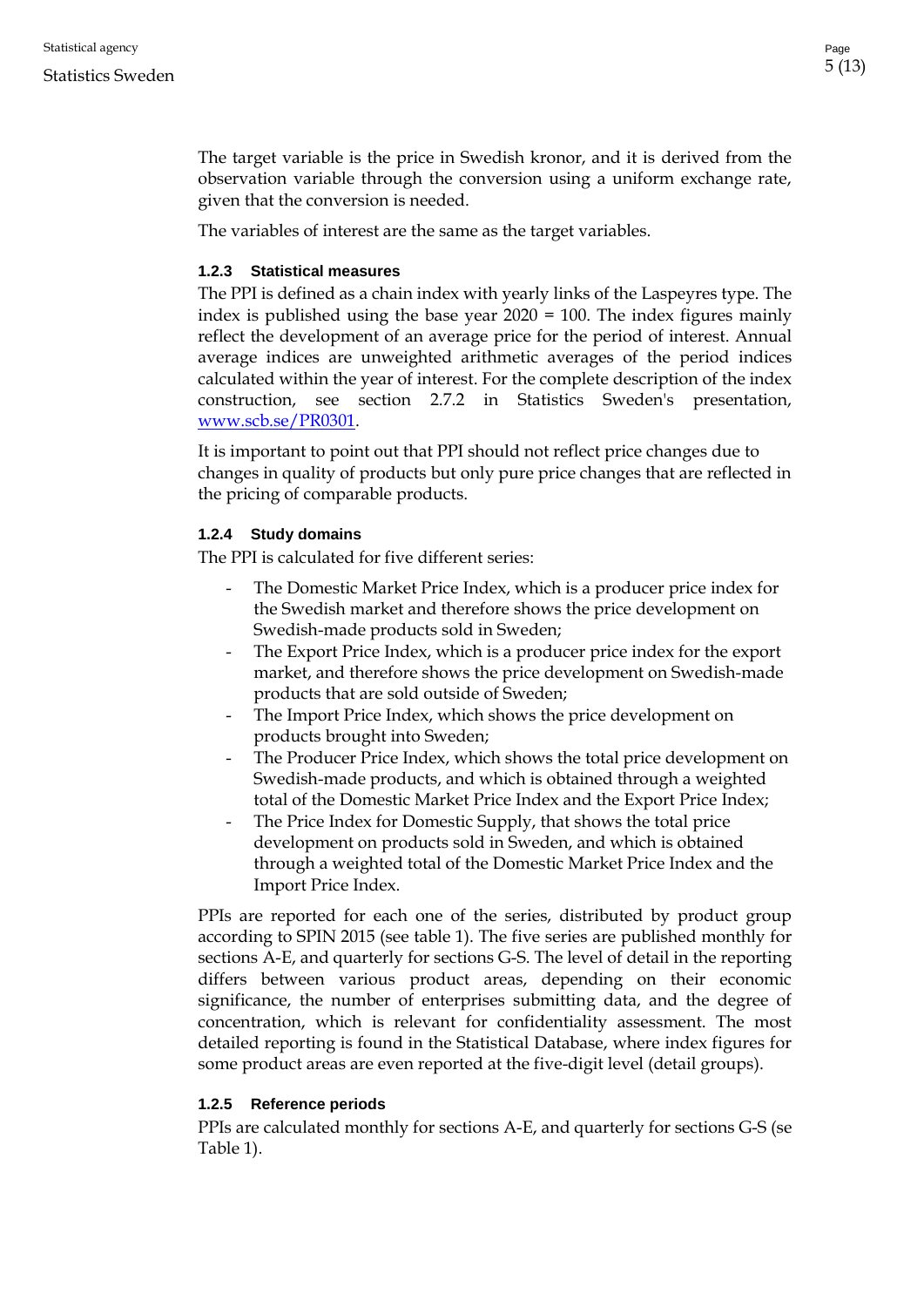## <span id="page-5-0"></span>**2 Accuracy**

## <span id="page-5-1"></span>**2.1 Overall accuracy**

On the whole, the level of accuracy of estimates obtained at the aggregated product group levels is judged to be high, due to low non-response, accurate sampling frames and frequent use of internationally recommended methods. However, uncertainty increases as product group levels decrease.

During the first quarter of 2020, covid-19 began to spread in Sweden and around the world. During this period, an increase in overcoverage was expected (mainly due to bankruptcies and restrictions on the pandemic) as well as a higher proportion of non-responding companies. However, the observed levels of non-response and overcoverage in 2020 turned out not to differ significantly from the corresponding levels observed in 2019. Overcoverage in 2020 has increased most in the product groups that have been affected by pandemic restrictions, namely among hotels, travel services and the like. Overall, however, it was judged that the pandemic did not have a negative impact on the overall reliability of the reported statistics. The same statistical measures and methods, which were used before the pandemic broke out, have also been used in 2020.

## <span id="page-5-2"></span>**2.2 Sources of uncertainty**

Various model assumptions – and to a lesser extent measurement errors – are considered to be the sources of uncertainty that contribute most to overall uncertainty. Measuring the sample instead of the whole population is considered to be the second largest sources of uncertainty. Besides the sample uncertainty, it is not possible to quantify the uncertainty linked to the other sources of uncertainty.

### <span id="page-5-3"></span>**2.2.1 Sampling**

Every year, one draws a PPS sample of product offers, each of which represents a combination of enterprise (identified by corporate identity number) and a certain product. Some sample units come into the sample with the probability 1, while the remaining ones are drawn with the probability less than 1.

In summary, sample uncertainty is judged to be relatively low for estimates at the aggregated product group levels, while for estimates at the lower product group levels sample uncertainty is considered greater.

### <span id="page-5-4"></span>**2.2.2 Frame coverage**

Deficiencies in frame coverage can lead to undercoverage and/or overcoverage. Undercoverage means that some units in the population for survey are missing in the sample frame. Overcoverage occurs if units that do not belong to the survey population are included in the sample frame and contained in the presentation of the results.

The basis of the frame for PPI originates in other Statistics Sweden surveys: Production of commodities and industrial services (IVP), Structural Business Statistics (FEK), Foreign trade - exports and imports of goods (UHV) and Foreign trade in services (UHT). The level of non-response in these surveys are very low, and existing non-response is estimated using tools such as model calculations.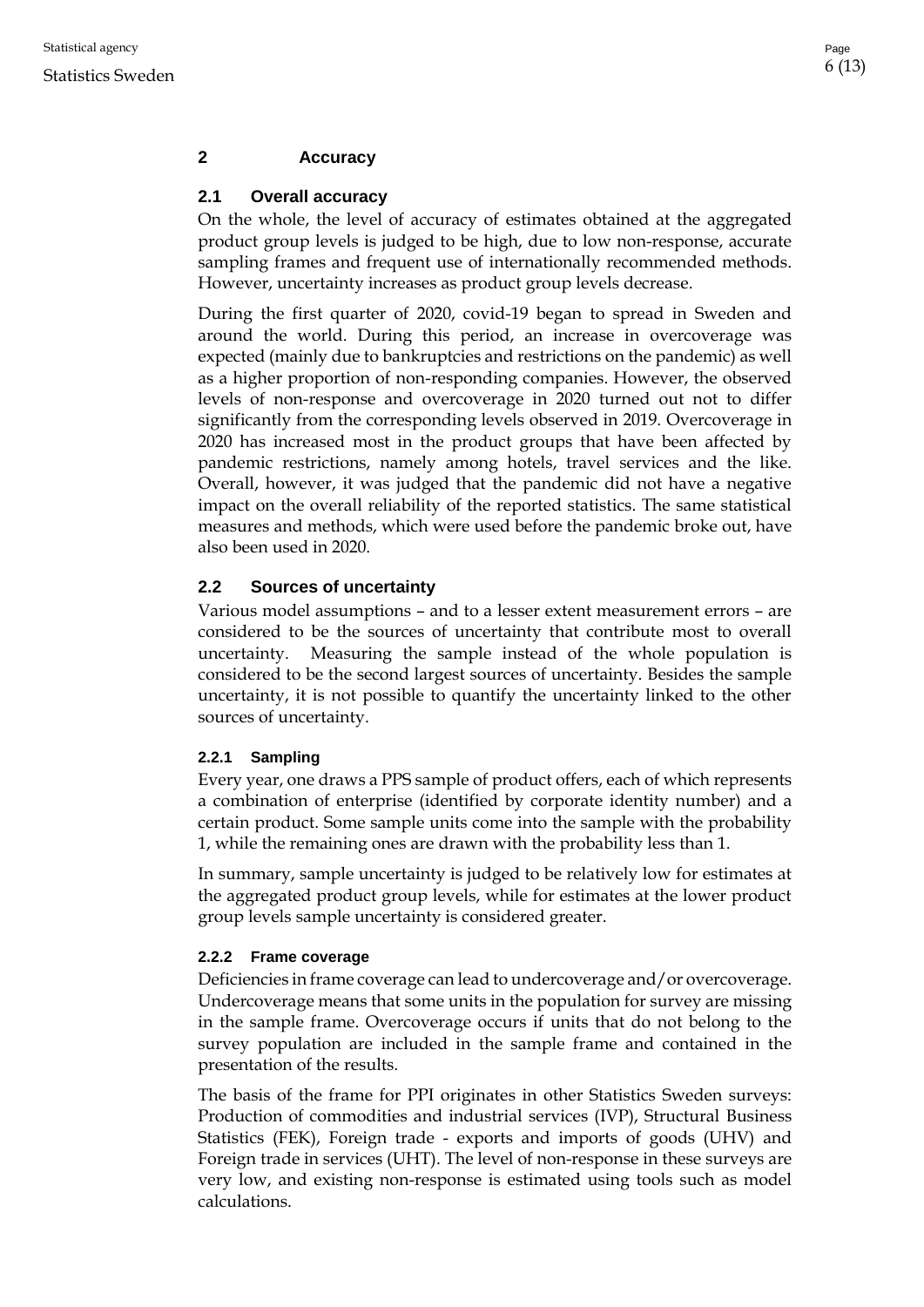UHV has some overcoverage as a result of products imported to Sweden and then exported with no further processing. Not only does this lead to overcoverage in the frames for the Import Price Index and the Export Price Index, it also leads to undercoverage in the Domestic Market Price Index, since there is a risk that too much of the production is counted as export. These types of transactions are eliminated as far as possible before weight calculations begin. If this is done properly there should be no overcoverage, only undercoverage. The frame is assessed to approximate the target population well.

PPI sample selection uses frames that are two years old, out of necessity. In the sampling process, about 20 percent of the units are eliminated, which can be an indication of overcoverage in the frames.

To alleviate burden on small enterprises, a cut-off is applied. This means that enterprises with a turnover below SEK 10 million in the sampling stratum cannot be selected.

The source of uncertainty *Frame coverage* as a whole probably contributed little to the total uncertainty.

#### <span id="page-6-0"></span>**2.2.3 Measurement**

Measurement is done once per reference period and product offering, and is expected to refer to the measurement period's average transaction price.

For measurement, a web-based solution called SIV, which is standard at Statistics Sweden, is primarily used. The vast majority of data providers submit prices via this solution. A small number of data providers submit prices via email or on paper questionnaires.

A measurement error arises when submitted information does not agree with the "true" value according to the definition of the variable. There are many reasons for this, for example that the question does not match the respondent's accounting, the question is ambiguously worded, the person has an insufficient memory, the respondent could be careless, the measurement methods could be marred by deficiencies, and more. Measurement errors naturally contribute to the inaccuracy of statistics, and can do this in a systematic way (resulting in distortion), as well as in a random way (does not lead to distortion but increases inaccuracy).

The use of list prices is one example of a measurement error. Primarily, the real average transaction price is to be reported, but in some cases list prices are reported anyway, which risks giving an erroneous picture of the price development. The difference between list prices and transaction prices includes any discounts given to customers. A higher discount is to be regarded as a lower price. Another source of unsertainty can consist of transfer prices/internal prices that do not reflect a market price.

Another measurement error arises when selected specifications are not able to specify the product to a sufficient extent, so that not only the genuine price change is show in the index change. This might be expressed in an erroneously volatile price development, but also in a long-term systematic error due to a shift in quality.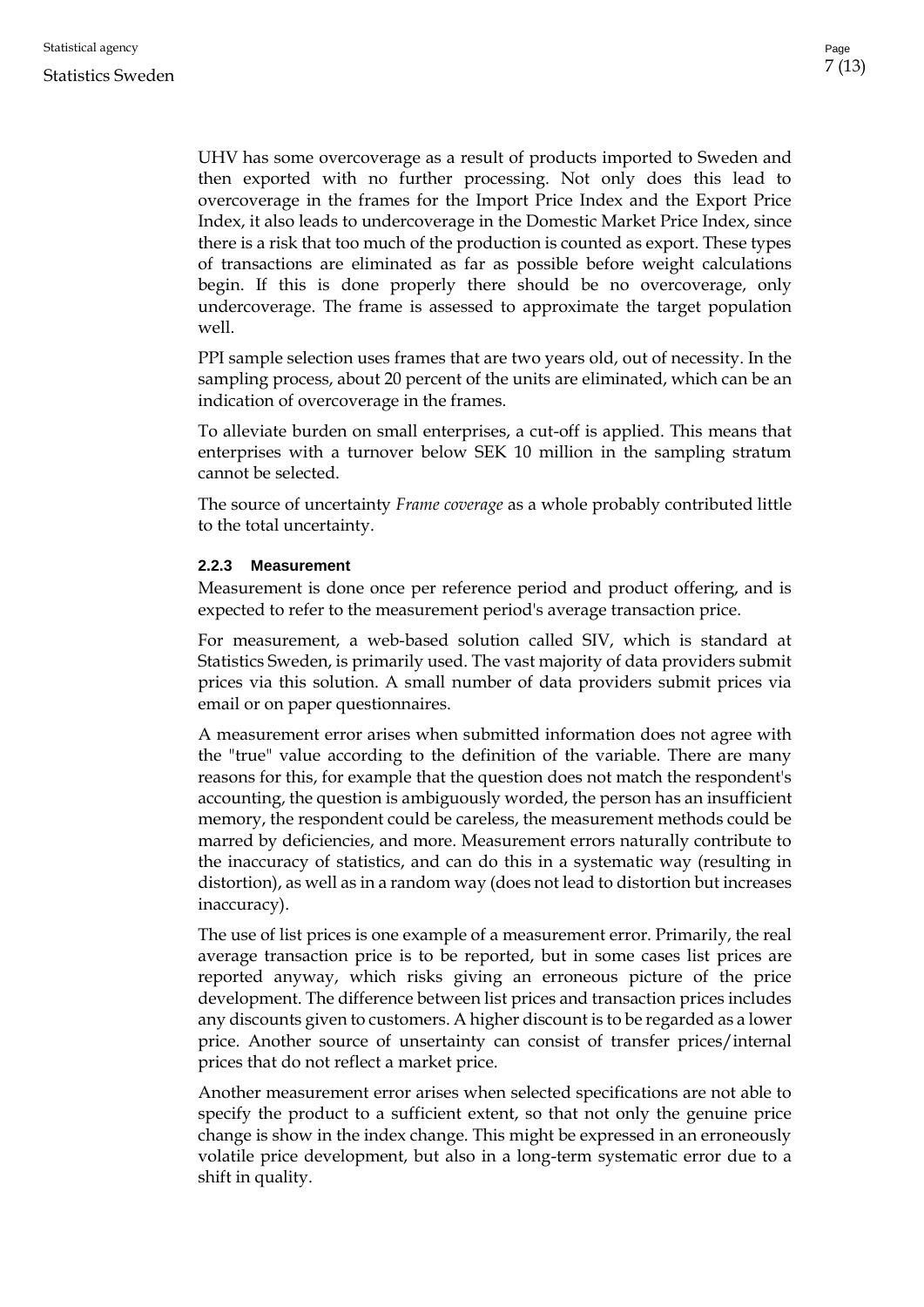In many product categories, it is difficult to find representative products to monitor over time, and time-based methods are used instead. For example, the hourly rate of a legal consultant is often measured, rather than the handling of an actual case. A problem with measuring hourly rates is that they involve a bias in the price index on productivity development. If the legal consultant in the example above becomes more efficient and can handle more cases in one hour, this does not show, since only the hourly rate is reported. Time-based measurement methods are mainly used in SPIN 69, 70, and 71.

The assessment is that measurement gives the largest contribution to total inaccuracy.

#### <span id="page-7-0"></span>**2.2.4 Non-response**

There is an obligation under the law for selected enterprises to submit price information. Weighted non-response in a typical month is about 3-5 percent of the price observations for sections A-E and 8-20 percent per quarter for sections G-S. Non-response is usually not due to refusal, but to the fact that the contact person is not available. This means that non-response is greater for June and July than in other months.

In some product groups where standardized products do not exist, this can lead to non-response. See Chapter 2.2.6 for more information on how such cases are handled.

For non-response, the prices are imputed. Targeted mean imputation is the default method, in which price developments in the most recent period for an appropriate aggregate is used to estimate a price development for the missing observation. This also applies in cases where no sales or import occurred during the measurement month.

In sum, the total effect of the non-response on the statistics is judged to be relatively small because (1) the response rate is high, and (2) the non-response is compensated via imputations.

#### <span id="page-7-1"></span>**2.2.5 Data processing**

A production system, Pi09, was developed to perform most of the PPI calculations. Quality assurance of software and IT systems is now in place and therefore the risk of processing errors is minor. It is not possible to assess the consequences of different types of data processing.

All collected price information is reviewed at the micro level and at the macro level. Price observations with very large changes or with a major effect on the total result are put on a special list for extra examination. In the event of any uncertainty, the data provider is contacted.

This source of uncertainty is considered giving a minor contribution to overall uncertainty in the estimates of PPI.

#### <span id="page-7-2"></span>**2.2.6 Model assumptions**

One of the major challenges in all price statistics is monitoring the exact same product over a longer period of time. Products change, often improving, and this must be assessed in the price statistics to ensure that only a genuine price change is being reflected in the index. Price changes resulting from changes in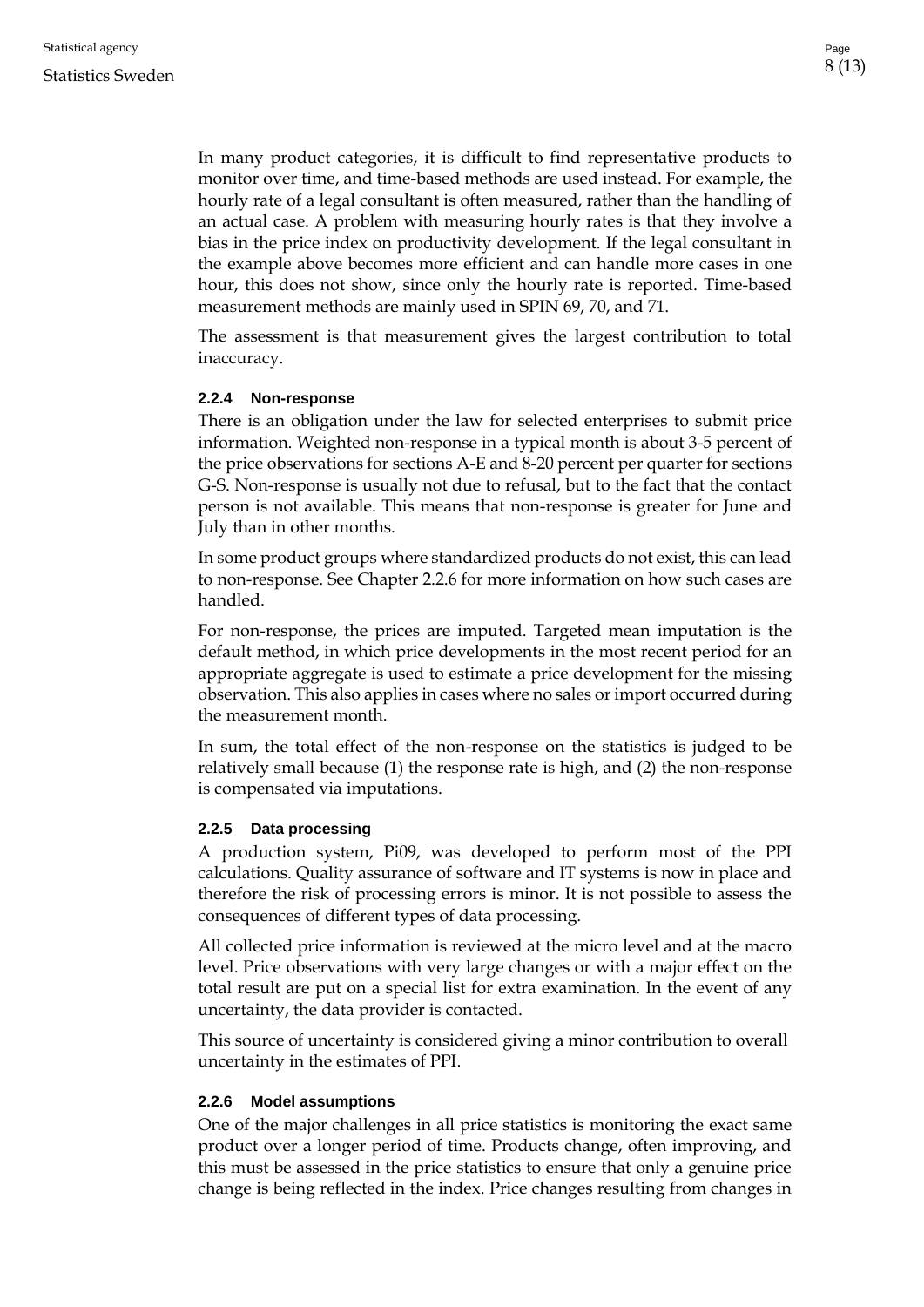quality must be eliminated. When an old product is discontinued and a new one emerges, an assessment of the quality must be made. There is a manual produced by the International Monetary Fund, in which common quality assessment methods are described (IMF, Chapter 7 [https://www.imf.org/external/pubs/ft/ppi/2010/manual/ppi.pdf\)](https://www.imf.org/external/pubs/ft/ppi/2010/manual/ppi.pdf). The most commonly used methods in the Swedish PPI are simple quantity adjustment, adjustment with the help of an expert and overlap (unless explicit assessment can be made).

Transactions that are below the sample cut-off limit are assumed to have the same price development as the transactions that are surveyed. This assumption rests on the economic theory of small enterprises as price takers, not price setters.

When standardized products are not available, a comparable price cannot be reported between different periods. This means that the price development cannot be base don actual transactions prices. Model pricing can be used in such cases. A product specification can be constructed by the respondent and the price of this model specification, had it been sold, is reported.

The use of time-based methods is problematic for two main reasons. The first reason, is that the method does not capture any changes in productivity that might occur. The second reason, is where the service that is sold is a total service, that is not comparable over time. Measuring the price of the working time might not reflect the price development of the total service, although in this case they are assumed to be the same. The advantage of time-based methods is that it is feasible for the respondent to report.

The method of targeted mean imputation is the internationally most recommend imputation method. The price development of at least three other similar products is used to calculate an imputed price.

In cases where prices are reported in foreign currency for products in sections A-E, the Swedish Customs' exchange rates are used to recalculate the value to Swedish kronor. The reason for using this method, instead of, for example the Riksbank (Swedish central bank) average rates, is in order to promote the usability of the index as a deflator for foreign trade estimation of export and import values in current prices. In total, about 50 percent of all export price information and about 60 percent of all import price information is submitted in foreign currency, while other prices are reported in Swedish kronor. For sections G-S the exchange rates used come from the survey Securities statistics at Statistics Sweden.

When the data provider recalculates price information from foreign currency to Swedish kronor, hedged or pre-defined rates and similar are used. This can lead to the index not reflecting current values of the Swedish krona.

This source of uncertainty is assumed to contribute considerably to overall uncertainty.

### <span id="page-8-0"></span>**2.3 Preliminary statistics compared with final statistics**

The statistics is final at the time of publication.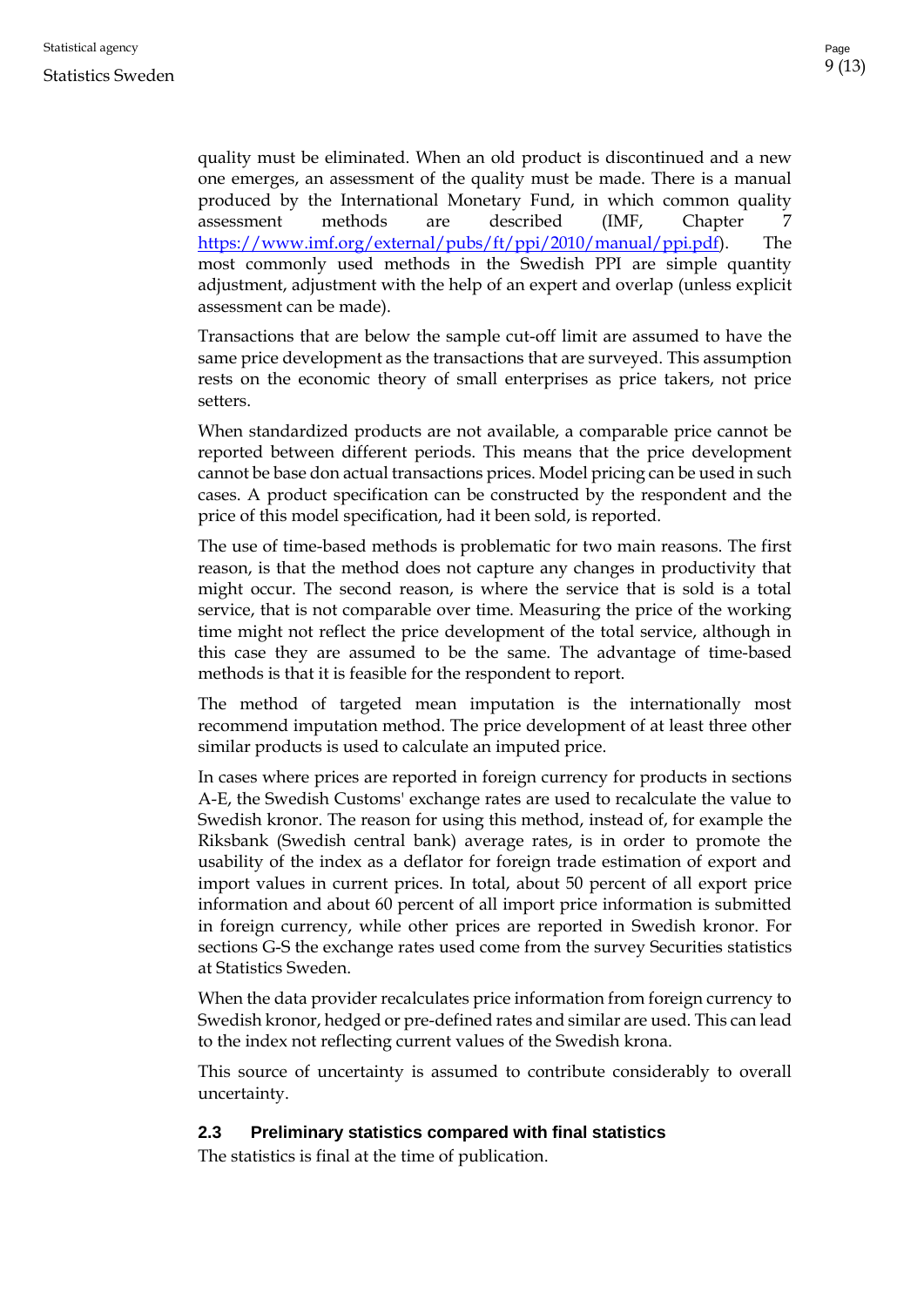# <span id="page-9-0"></span>**3 Timeliness and punctuality**

# <span id="page-9-1"></span>**3.1 Production time**

For sections A-E indices are published about 25 days after the end of the measurement period. For sections G-S indices are published about 45 days after the end of the measurement period.

The same production time applies for yearly publications.

# <span id="page-9-2"></span>**3.2 Frequency**

Price indices for the study domains in Chapter 1.2.4 are published monthly for sections A-E and quarterly for sections G-S.

# <span id="page-9-3"></span>**3.3 Punctuality**

The statistics are published (at 09:30) on the date indicated in the publishing calendar.

# <span id="page-9-4"></span>**4 Accessibility and clarity**

# <span id="page-9-5"></span>**4.1 Access to the statistics**

The statistics are made available via statistical news and via the Statistical Database on Statistics Sweden's website. Some percentage changes (relating to the export, import and producer price indices) are made available electronically as Economic indicators in connection with publication. The most detailed publication is available in the Statistical Database, where index series down to the four digit level are published. For some commodity groups, more detailed index series can be available through subscription.

# <span id="page-9-6"></span>**4.2 Possibility of additional statistics**

See the website for more information:

[www.scb.se/hitta-statistik/statistik-efter-amne/priser-och](http://www.scb.se/hitta-statistik/statistik-efter-amne/priser-och-konsumtion/prisindex-i-producent-och-importled/prisindex-i-producent-och-importled-ppi/produktrelaterat/Fordjupad-information/skraddarsydd-statistik)[konsumtion/prisindex-i-producent-och-importled/prisindex-i-producent](http://www.scb.se/hitta-statistik/statistik-efter-amne/priser-och-konsumtion/prisindex-i-producent-och-importled/prisindex-i-producent-och-importled-ppi/produktrelaterat/Fordjupad-information/skraddarsydd-statistik)[och-importled-ppi/produktrelaterat/Fordjupad-information/skraddarsydd](http://www.scb.se/hitta-statistik/statistik-efter-amne/priser-och-konsumtion/prisindex-i-producent-och-importled/prisindex-i-producent-och-importled-ppi/produktrelaterat/Fordjupad-information/skraddarsydd-statistik)[statistik](http://www.scb.se/hitta-statistik/statistik-efter-amne/priser-och-konsumtion/prisindex-i-producent-och-importled/prisindex-i-producent-och-importled-ppi/produktrelaterat/Fordjupad-information/skraddarsydd-statistik)

Primary data is available after special assessment and anonymization for research purposes.

# <span id="page-9-7"></span>**4.3 Presentation**

Key figures for Sweden (that is, the Producer Price Index, the Import Price Index, the Export Price Index, the Domestic Market Index, and the Price Index for domestic supply, presented in Chapter 1.2.4) are presented and explained on [www.scb.se.](http://www.scb.se/) This also applies to all results in tables and figures.

# <span id="page-9-8"></span>**4.4 Documentation**

For more documentation, see the tab Documentation on [www.scb.se/PR0301.](file://///scb.intra/data/Prod/NA/PR/TPPI%20gem/Dokumentation%20BaS%20och%20Dok/PPI%20KD/Slutliga%20versioner/www.scb.se/PR0301)

There are manuals released by international organizations, such as IMF, OECD and ILO, that specifies best practices in the area of price statistics.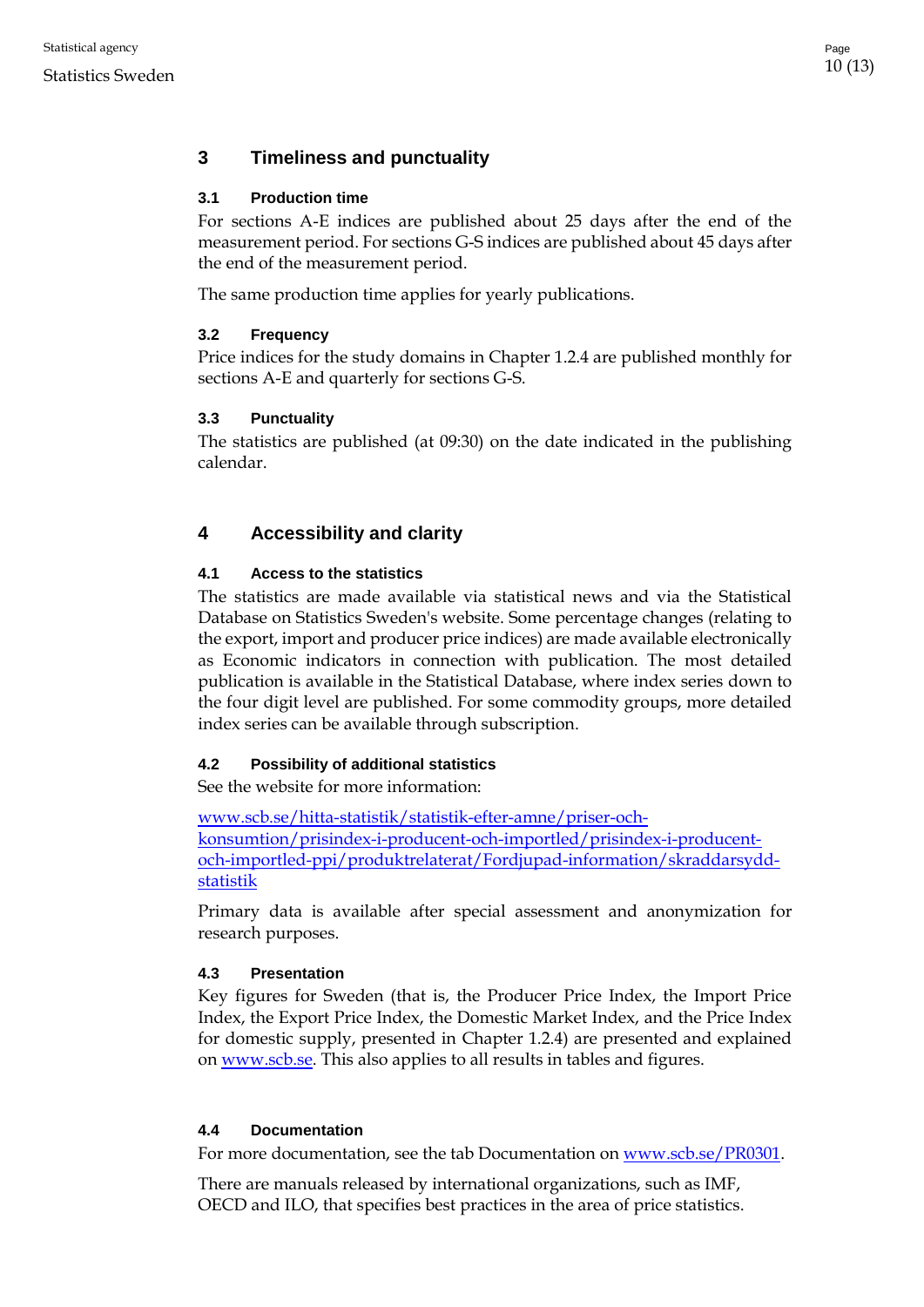The manuals are available on the following websites <https://www.imf.org/external/pubs/ft/ppi/2010/manual/ppi.pdf>

[https://ec.europa.eu/eurostat/web/products-manuals-and-guidelines/-](https://ec.europa.eu/eurostat/web/products-manuals-and-guidelines/-/KS-04-14-661) [/KS-04-14-661](https://ec.europa.eu/eurostat/web/products-manuals-and-guidelines/-/KS-04-14-661)

[https://www.imf.org/en/Publications/Manuals-](https://www.imf.org/en/Publications/Manuals-Guides/Issues/2016/12/31/Export-and-Import-Price-Index-Manual-Theory-and-Practice-19587)[Guides/Issues/2016/12/31/Export-and-Import-Price-Index-Manual-Theory](https://www.imf.org/en/Publications/Manuals-Guides/Issues/2016/12/31/Export-and-Import-Price-Index-Manual-Theory-and-Practice-19587)[and-Practice-19587](https://www.imf.org/en/Publications/Manuals-Guides/Issues/2016/12/31/Export-and-Import-Price-Index-Manual-Theory-and-Practice-19587)

# <span id="page-10-0"></span>**5 Comparability and coherence**

## <span id="page-10-1"></span>**5.1 Comparability over time**

As of the publication of the January index for 2017 (27 February 2017), PPI transitioned to the product classification SPIN 2015. The differences between SPIN 2015 and SPIN 2007 are very small. Index figures according to SPIN 2007 are calculated up to the end of 2018, and published in the Statistical Database.

Index figures according to SPIN 2002 with base year 1990 are available in the Statistical Database up until 2009. Index figures according to Prod-SNI 97 are backcasted for the period 1990-1994, based on weighting figures that reflect the composition of production and foreign trade in 1993. For earlier indices, up to December 1994, sampling allocation, weight calculations, and reporting were based on a production classification according to an older industry classification, SNI 69. This series was reported with the reference year 1968=100. The differences between this and Prod-SNI 97 are significant. The recommendation is, if possible, to use the old series for the time before 1995. For linking, the recommendation is that linking be used at December 1994.

Change of commodity classification was done in part for the measurement year 1988, from CCCN to HS classification, in part for the measurement year 1998 from HS to KN classification. These changes have not affected the published classification, but they have made weight calculation more difficult.

Indices up to 1979 were calculated as a fixed base index, which means that a yearly update of weights was not made.

### <span id="page-10-2"></span>**5.2 Comparability among groups**

The PPI measures the average price development using the same index formula for all subgroups included in the survey. It is therefore possible to compare the price development between product groups.

### <span id="page-10-3"></span>**5.3 Other coherence**

The SPIN 2015 classification that is used is comparable with the European Classification of Products by Activity (CPA 2.1). This enables comparison of the price development both for product groups and for the total PPI between European countries.

An important use of PPI is the recalculation of amounts in current prices to a value in fixed prices, in the national accounts system, foreign trade statistics and other economic statistics. The delimitations and standards that are used agree reasonably well. On the other hand, the short period economic statistics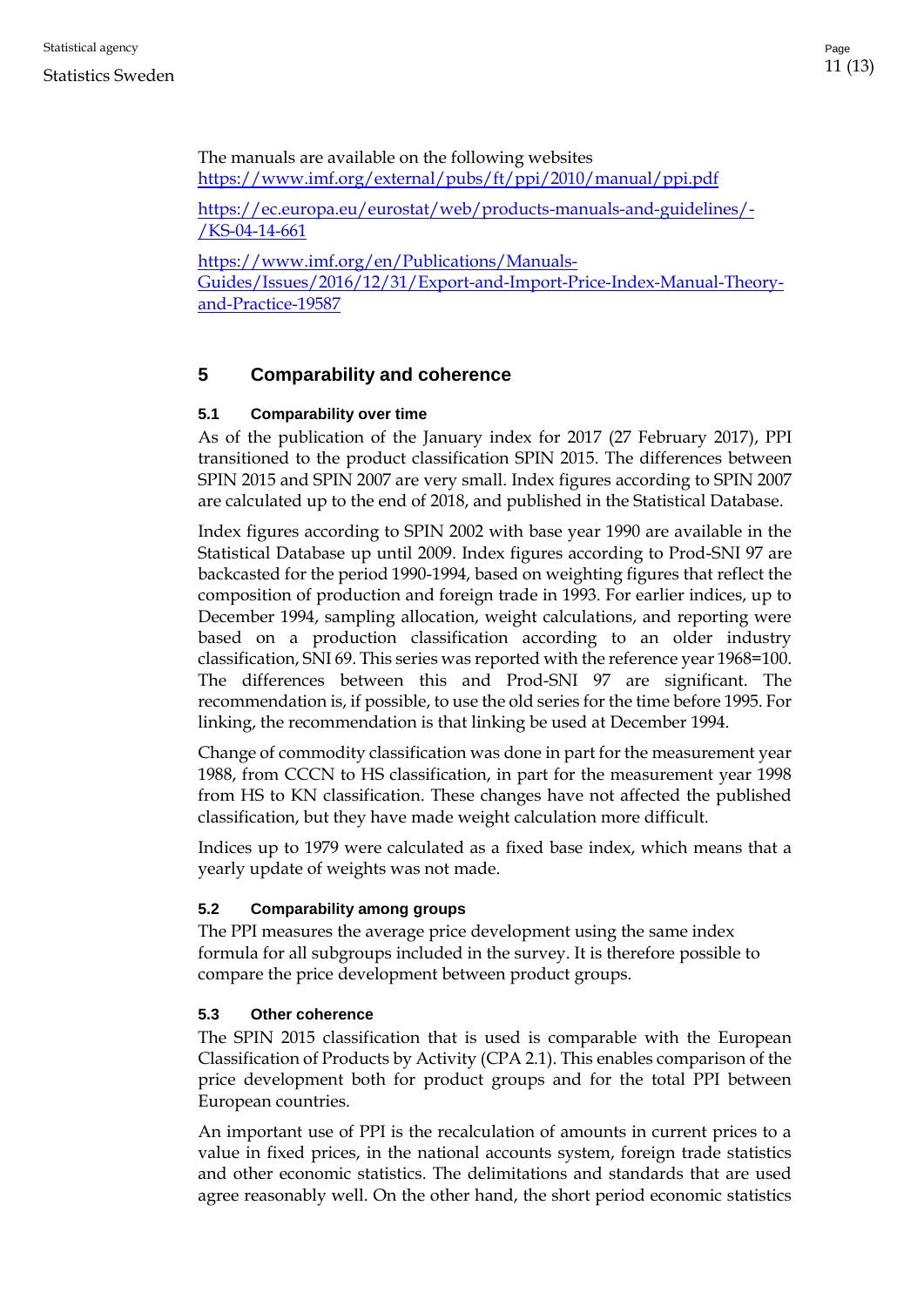are not distributed by product groups, which is why fixed price calculation is somewhat more schematic there.

Comparisons with the price development for consumer prices (Consumer Price Index, CPI) are difficult for several reasons, for example because taxes are handled differently, and because weighting figures differ. In addition, there are methodological differences between the statistics, for example quality adjustments can be carried out using different methods.

#### <span id="page-11-0"></span>**5.4 Numerical consistency**

Published values include all index figures and combined aggregate values of these. There are no shortcomings in the numerical consistency between these statistical values.

# **General information**

# <span id="page-11-1"></span>**A The classification Official Statistics of Sweden**

With regard to statistics included in Official Statistics of Sweden (SOS), special rules apply for quality and accessibility, see the Official Statistics Act [\(2001:99\)](http://www.riksdagen.se/sv/Dokument-Lagar/Lagar/Svenskforfattningssamling/Lag-200199-om-den-officiell_sfs-2001-99/) and the Official Statistics Ordinance [\(2001:100\)](http://www.riksdagen.se/sv/dokument-lagar/dokument/svensk-forfattningssamling/forordning-2001100-om-den-officiella_sfs-2001-100), and the Statistics Sweden Regulations on the Quality of the Official Statistics (SCB-FS 2016:17).

# <span id="page-11-2"></span>**B Confidentiality and the handling of personal data**

For confidentiality regarding the authority's specific task for the production of statistics, Chapter 24, Section 8 of the [Public Access to Information and Secrecy](http://www.riksdagen.se/sv/Dokument-Lagar/Lagar/Svenskforfattningssamling/Offentlighets--och-sekretessla_sfs-2009-400/)  Act [\(2009:400\)](http://www.riksdagen.se/sv/Dokument-Lagar/Lagar/Svenskforfattningssamling/Offentlighets--och-sekretessla_sfs-2009-400/) applies.

To safeguard that information subject to confidentiality belong to natural persons or enterprises, it is ensured that the information cannot be disclosed directly or indirectly in the statistics that is published.

Rules for handling personal data are contained in the Personal Data Act (1998:204), the Official Statistics Act (2001:99) and the Official Statistics Ordinance (2001:100). Everyone has the right to receive information free of charge once per calendar year about his/her own personal data that is handled by Statistics Sweden. If the personal information is handled in conflict with the Personal Data Act, the individual has the right to request that the personal data is corrected, blocked or erased.

Information about the contact person for the survey is saved to facilitate any future contacts.

## <span id="page-11-3"></span>**C Storage and elimination**

There is a culling decision, under National Archives culling decision RA-MS 1998:7 (with changes including 2006:57), that states that forms may be discarded after two years.

Submitted information is subject to the provisions of Chapter 24, Section 8 of the Public Access to Information and Secrecy Act (2009:400). On publication, no single data provider or their information will be identifiable.